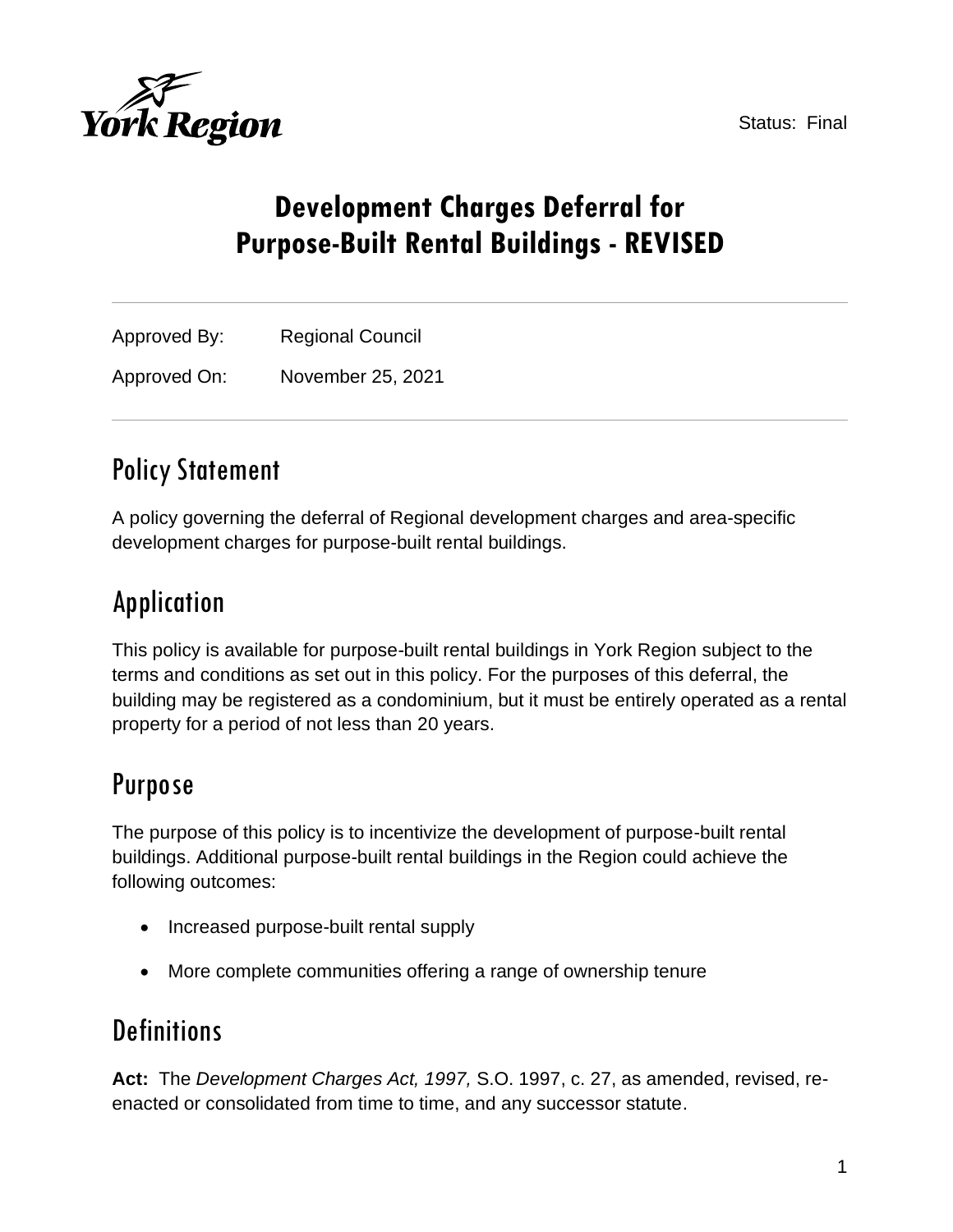**Development:** The construction, erection or placing of one or more buildings or structures on land or the making of 7an addition or alteration to a building or structure that has the effect of increasing the size or changing the use thereof from non-residential to residential or from residential to non-residential and includes redevelopment.

**Development Charges:** The Region's Development Charges, including any areaspecific development charges.

**Restrictive Covenant**: A covenant registered on the title of the land for the proposed development requiring it be developed and entirely operated as a rental building for a period of not less than 20 years.

**Schedule 'I' Bank:** As referenced in subsection 14(1)(a) of the *Bank Act*, S.C. 1991, c. 46. These are domestic banks and are authorized under the *Bank Act* to accept deposits, which may be eligible for deposit insurance provided by the Canadian Deposit Insurance Corporation.

## **Description**

## **Terms of the deferral policy**

### **1. Development Charges Deferral Agreement**

Any developer wishing to defer development charges for a purpose-built rental building must enter into a development charges deferral agreement with the Region.

A development charges deferral agreement will only be executed by the Region provided that the developer can immediately upon execution of the agreement attain building permit issuance by the local municipality.

## **2. Duration of the Deferral**

- a) Development charges are deferred until 15 business days immediately following the date that is 36 months after the date that the building permit is issued by the local municipality for:
	- i. Applications submitted for approval of a development in a site plan control area under subsection 41 (4) of the Planning Act for a purpose-built rental building prior to January 1, 2020, or
	- ii. Applications submitted for an amendment to a bylaw passed under section 34 of the Planning Act prior to January 1, 2020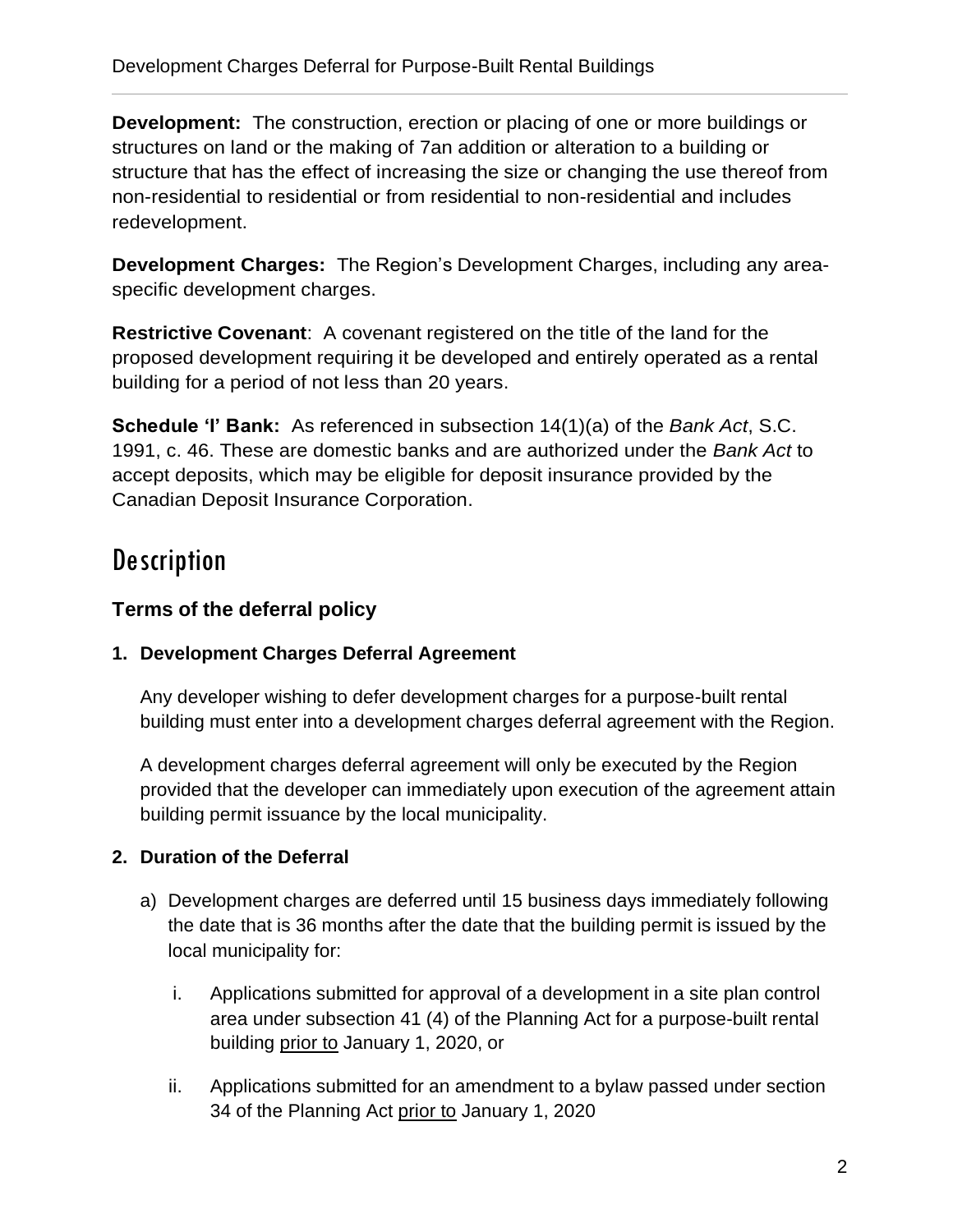- b) Development charges are deferred until 15 business days immediately following the date that is 36 months after the earlier of the date of the issuance of a permit under the *Building Code Act, 1992*, authorizing occupation of the building or the date the building is first occupied for:
	- i. Applications submitted for approval of a development in a site plan control area under subsection 41 (4) of the Planning Act for a purpose-built rental building including and after January 1, 2020, or
	- ii. Applications submitted for an amendment to a bylaw passed under section 34 of the Planning Act including and after January 1, 2020

If the occupation of the building is not authorized by a permit under the *Building Code Act, 1992*, the developer must notify the Region within five business days of the building first being occupied, at which point the deferral period will begin. Failure to notify the Region within five business days of the building first being occupied will constitute a material default of the deferral agreement.

Development charges will be payable prior to the 36-month period should any of the following trigger events occur:

- Change of use from a purpose-built rental building
- Material breach of the restrictive covenant
- Any material default under the terms of the security or guarantees as stipulated in the agreement(s)
- Sale, or transfer of ownership, of the property unless an assumption agreement is entered into
- Any other material default as defined in the agreement(s)

Notification to the owner of the property on the tax roll will occur immediately after the trigger event. The 15 business days will begin with the mailing, by registered mail, of notice.

### **3. Development Charges Rates**

The Regional development charges rate, or area-specific development charges rate, will be the amount determined under the applicable Regional development charges bylaw, or area-specific development charges bylaw, on: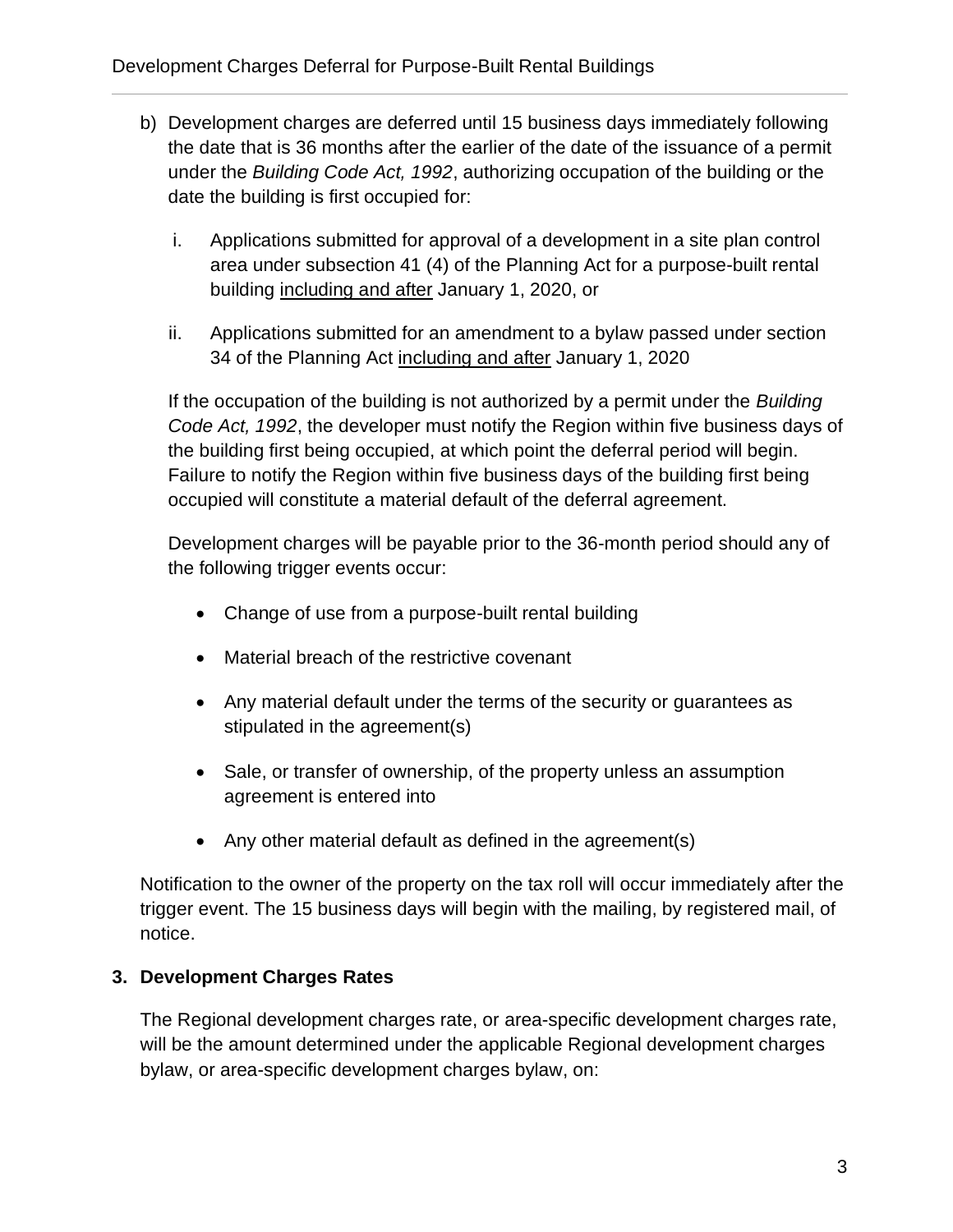- a. Day of building permit issuance for:
	- i. Applications submitted for approval of a development in a site plan control area under subsection 41 (4) of the Planning Act for a purposebuilt rental building prior to January 1, 2020, or
	- ii. Applications submitted for an amendment to a bylaw passed under section 34 of the Planning Act prior to January 1, 2020

- OR -

- b. Day of application for:
	- i. Applications submitted for approval of a development in a site plan control area under subsection 41 (4) of the Planning Act for a purposebuilt rental building including and after January 1, 2020, or
	- ii. Applications submitted for an amendment to a bylaw passed under section 34 of the Planning Act including and after January 1, 2020

For greater clarity, if clause (b(i) or b(ii)) does not apply to a purpose-built rental building that is seeking to defer development charges including and after January 1, 2020, the development charges rate is determined on the day the development charges are payable in accordance with section 26 of the Act.

### **4. Development Charges Payable**

The amount of the development charges payable to the Region, as required under the Act, will be based on the rates determined under Term '3' of this policy multiplied by the number of dwelling units, which will be determined on the day that the developer enters into a development charges deferral agreement with the Region.

### **5. Interest Waiver**

All interest will be calculated using the development charges payable in Term '4' of this policy. The period for the interest calculation will begin on the date of issuance of the building permit for the proposed structure by the local municipality and continue until the date upon which the development charges are fully paid.

All deferred development charges will bear interest at the prime commercial lending rate charged by an agreed upon 'Schedule I' commercial bank on demand loans in Canadian funds to its most creditworthy customers, plus two per cent per annum. All interest will accrue and be compounded.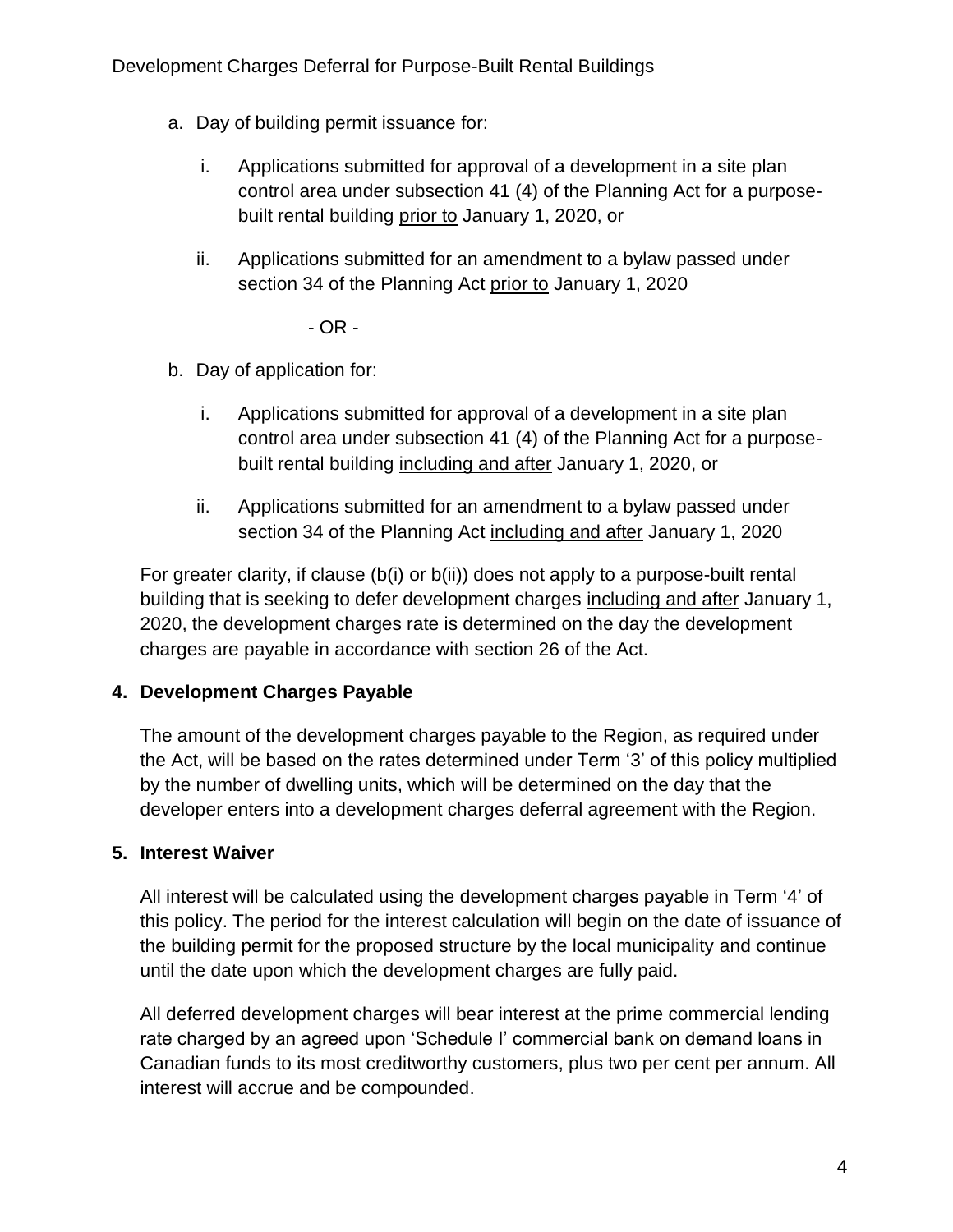The Region will forgive all amounts due and owing on account of interest, provided that the development charges are paid in full to the Region at the time required (within 15 business days immediately following notification of a trigger event as defined in Term '2' of this policy).

In the event unpaid development charges are added to the tax roll (Term '8'), interest will continue to accrue and be compounded until all outstanding charges are fully paid.

## **6. Restrictive Covenant**

A 20-year change-of-use covenant will be registered on the title stipulating that the property will be developed and entirely operated as a rental building for a period expiring 20 years from the date that an occupancy permit is issued for the purposebuilt rental building.

The burden of the restrictive covenant will run with the title of the land.

## **7. Local Participation**

The Region will only enter into a development charges deferral agreement if the local municipality has provided a similar, if not better deferral, or other incentives, for the proposed development.

It will be up to the Commissioner of Finance and/or the Chief Administrative Officer, in consultation with the Chief Planner, to decide what constitutes "similar, if not better", but this may be determined by looking at:

- Whether there is a prescribed timeframe for the deferral, and what that is
- Whether interest is waived for any deferral
- Other incentives that may be provided, be them financial or otherwise

### **8. Unpaid Development Charges**

If any development charges (including any interest) are unpaid within 15 business days immediately following notification of a trigger event identified in Term '2' of this policy, or at the end of the development charges deferral timeframe when payment has not been made, those development charges (including interest) will be added to the tax roll and collected in the same manner as taxes (in accordance with section 32 of the Act).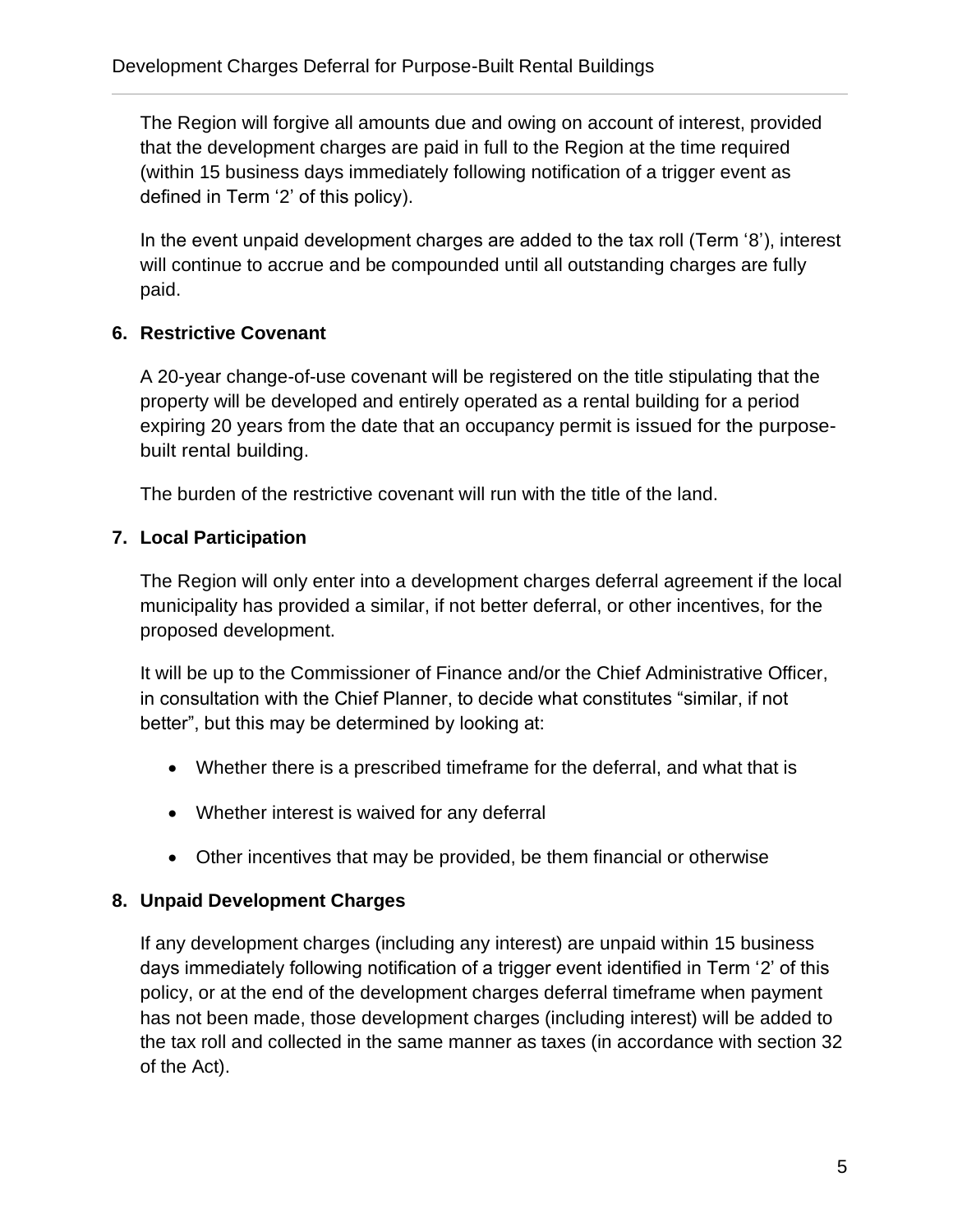In the event unpaid development charges are added to the tax roll, interest will continue to accrue and be compounded until all outstanding total charges are fully paid (development charges plus interest).

### **9. Security**

A form of security will be taken and registered against the title to the land at the execution of the development charges deferral agreement with the Region. The Region's security interest will always be, at minimum, pari passu, or of equal footing, to that of the local municipality offering a similar, if not better, deferral of development charges.

#### **10. Other Agreements Required**

To take advantage of this policy, the developer must enter into a development charges deferral agreement with the Region.

In addition, the developer will enter into other agreements as required by the Regional Solicitor. Those include, but are not limited to:

- Charge
- Assignment of Rents
- Restrictive Covenant
- Pari Passu Agreement
- General Security Agreement
- Other agreement(s) as deemed necessary

#### **11. Legal Fees**

All legal fees of the developer(s) and the Region, including any costs incurred by the Region to prepare any other agreements required by the Regional Solicitor, will be borne by the developer.

#### **12. Mixed-Use Developments**

For greater clarity, this policy does not apply to the non-residential development charges due for any mixed-use development, the residential portion of which is a purpose-built rental building.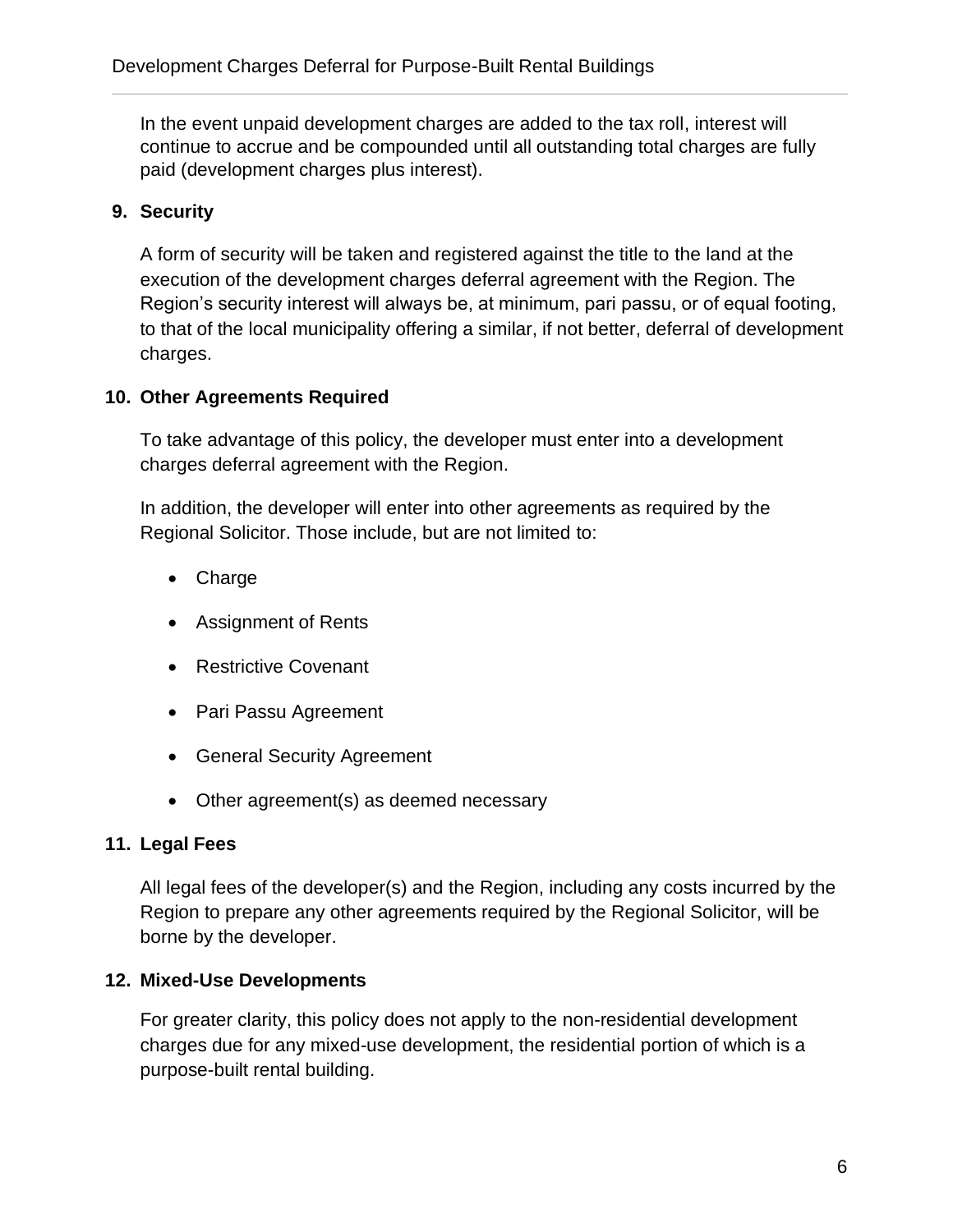#### **13. Non-Applicability - Development Charges Deferral for Affordable, Purpose-Built Rental Buildings**

For greater clarity, any purpose-built rental building that avails itself of the deferral under this policy is not also eligible for the Region's Development Charges Deferral for Affordable, Purpose-Built Rental Buildings.

### **14. Section 26.1 of the Act**

For greater clarity, any purpose-built rental building to which section 26.1 applies and that opts to pay development charges in instalments in accordance with section 26.1 of the Act, will not be entitled to also avail itself of the deferral under this policy.

#### **15. Effective Date**

This policy will take effect the day it is passed by Regional Council and may be repealed by the Region at any time.

## Responsibilities

#### **Chief Administrative Officer, York Region**

- Responsibilities as identified under the Terms of this policy
- Signing of security agreements

#### **Commissioner of Finance and Regional Treasurer, Finance**

- Responsibilities as identified under the Terms of this policy
- Signing of security agreements

#### **Regional Solicitor, Legal and Court Services**

- Draft and prepare for execution deferral agreement between Region and all parties
- Draft and prepare for execution any additional agreements required including a pari passu agreement
- Registration of restrictive covenant
- Registration of security on title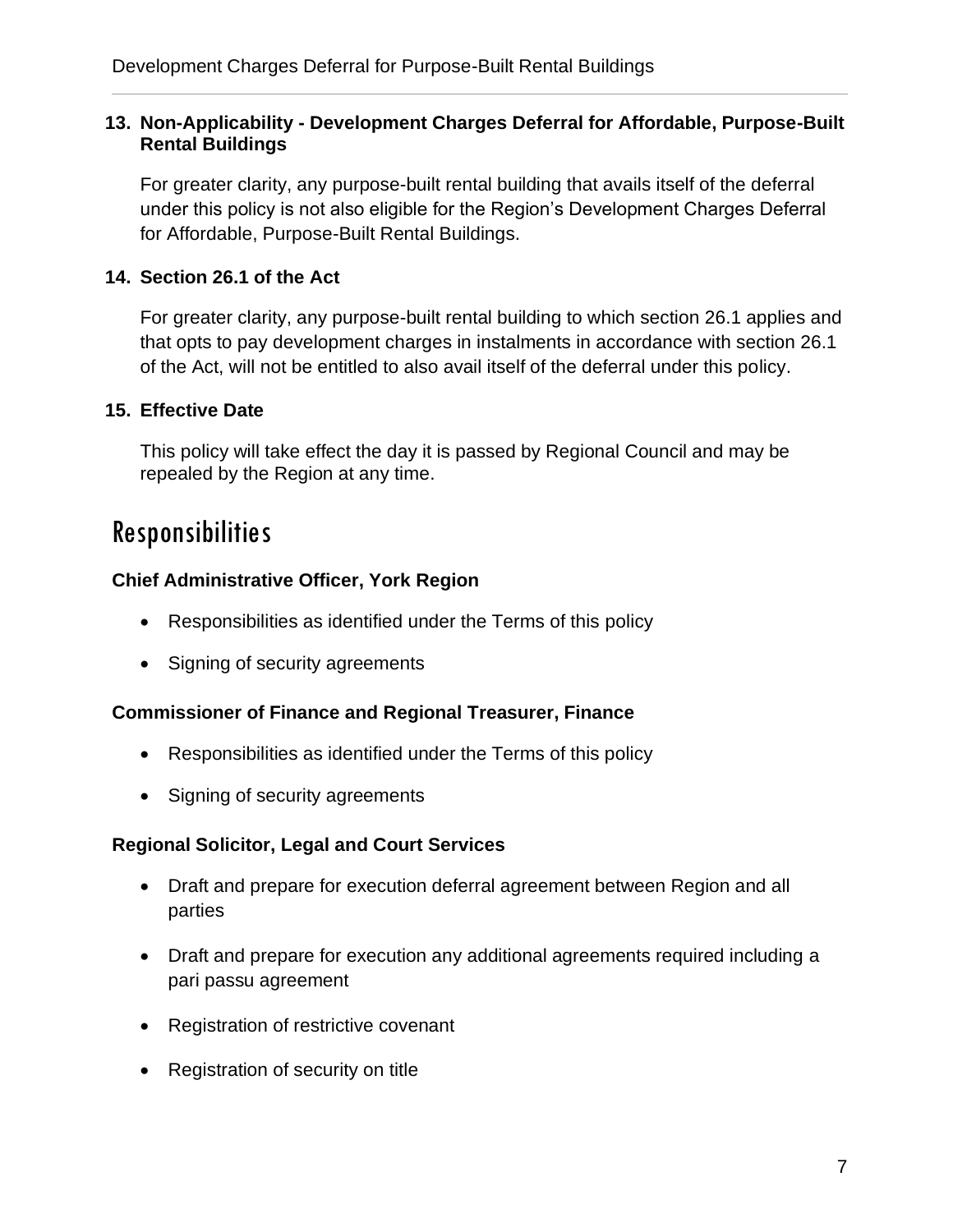#### **Chief Planner, Planning and Economic Development, Corporate Services**

• Responsibilities as identified under the Terms of this policy

#### **Director, Treasury Office, Finance**

- Administer the deferral policy, including assisting stakeholders in determining if they qualify for the policy, the development charges rates to be applied, and the development charges and interest payable
- Enforce the deferral policy
- Collect all development charges when due
- Monitor timing of payment to ensure compliance with Term '5' of the policy
- Notify, through the Regional Treasurer, the Treasurer of the local municipality if development charges are not paid/received within the prescribed timeframe and to have said charges added to the tax roll
- Undertake any additional administrative obligations as determined through the agreements
- Maintain copies of all executed deferral agreements and other agreements as required

## Compliance

Immediately upon the occurrence of any of the trigger events identified in Term '2' of this policy, the **Director, Treasury Office** will notify the owner of the property on the tax roll that development charges are due within 15 business days, the timing of which will begin with the mailing, by registered mail, of notice.

The **Director, Treasury Office** will also monitor the payment of the development charges due to ensure interest is only forgiven (Term '5' of the policy) when the development charges are paid in full to the Region within 15 business days immediately following notification of a trigger event.